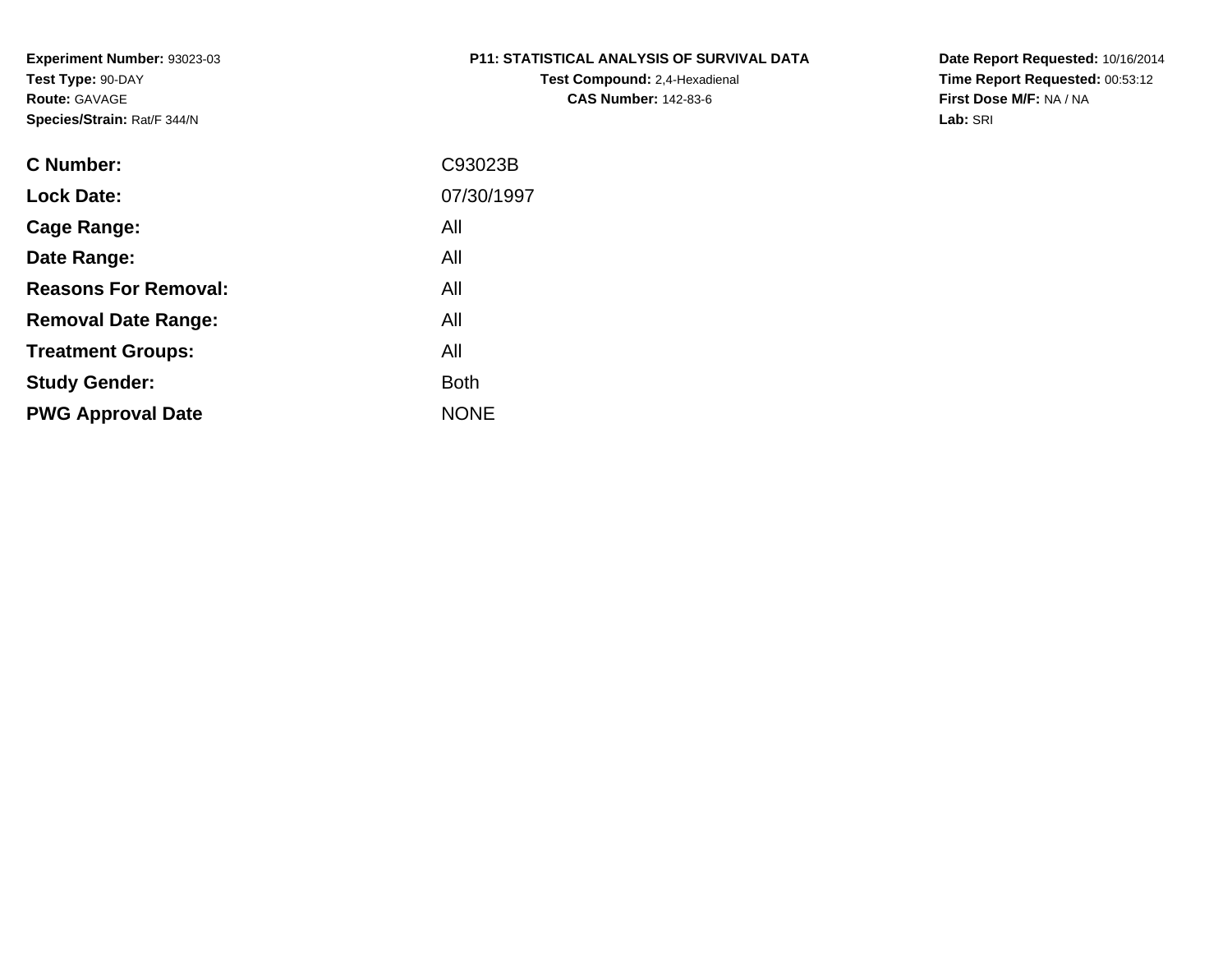**Test Compound:** 2,4-Hexadienal **CAS Number:** 142-83-6

**Date Report Requested:** 10/16/2014**Time Report Requested:** 00:53:12**First Dose M/F:** NA / NA**Lab:** SRI

#### **Male RAT FIRST TERMINAL SACRIFICE AT 94 DAYSINDIVIDUAL SURVIVAL TIMES (DAYS)**

|                                 |                     | INDIVIDUAL SURVIVAL TIMES (DATS) |                    |  |
|---------------------------------|---------------------|----------------------------------|--------------------|--|
| $DOSE = 0$<br><b>MG/KG/DY</b>   |                     |                                  |                    |  |
| <b>TOTAL 10</b>                 | UNCENSORED DEATHS 0 | CENSORED DEATHS 0                | <b>TERMINAL 10</b> |  |
| <b>UNCENSORED DEATH DAYS</b>    |                     |                                  |                    |  |
| none                            |                     |                                  |                    |  |
| <b>CENSORED DEATH DAYS</b>      |                     |                                  |                    |  |
| none                            |                     |                                  |                    |  |
| <b>MG/KG/DY</b><br>$DOSE = 7.5$ |                     |                                  |                    |  |
| <b>TOTAL 10</b>                 | UNCENSORED DEATHS 0 | CENSORED DEATHS 0                | <b>TERMINAL 10</b> |  |
| UNCENSORED DEATH DAYS           |                     |                                  |                    |  |
| none                            |                     |                                  |                    |  |
| <b>CENSORED DEATH DAYS</b>      |                     |                                  |                    |  |
| none                            |                     |                                  |                    |  |
| $DOSE = 15$<br><b>MG/KG/DY</b>  |                     |                                  |                    |  |
| <b>TOTAL 10</b>                 | UNCENSORED DEATHS 0 | <b>CENSORED DEATHS 0</b>         | <b>TERMINAL 10</b> |  |
| <b>UNCENSORED DEATH DAYS</b>    |                     |                                  |                    |  |
| none                            |                     |                                  |                    |  |
| <b>CENSORED DEATH DAYS</b>      |                     |                                  |                    |  |
| none                            |                     |                                  |                    |  |
| $DOSE = 30$<br><b>MG/KG/DY</b>  |                     |                                  |                    |  |
| <b>TOTAL 10</b>                 | UNCENSORED DEATHS 0 | <b>CENSORED DEATHS 0</b>         | <b>TERMINAL 10</b> |  |
| <b>UNCENSORED DEATH DAYS</b>    |                     |                                  |                    |  |
| none                            |                     |                                  |                    |  |
| <b>CENSORED DEATH DAYS</b>      |                     |                                  |                    |  |
| none                            |                     |                                  |                    |  |
|                                 |                     |                                  |                    |  |

(A) FIRST TERMINAL SACRIFICE

(B) THE FIRST ENTRY IS THE TREND TEST (TARONE, 1975) RESULT. SUBSEQUENT ENTRIES ARE THE RESULTS OF PAIRWISE TESTS (COX, 1972). NEGATIVE TRENDS ARE INDICATED BY "N".

(C) MEAN OF ALL UNCENSORED DEATHS PRIOR TO TERMINAL SACRIFICE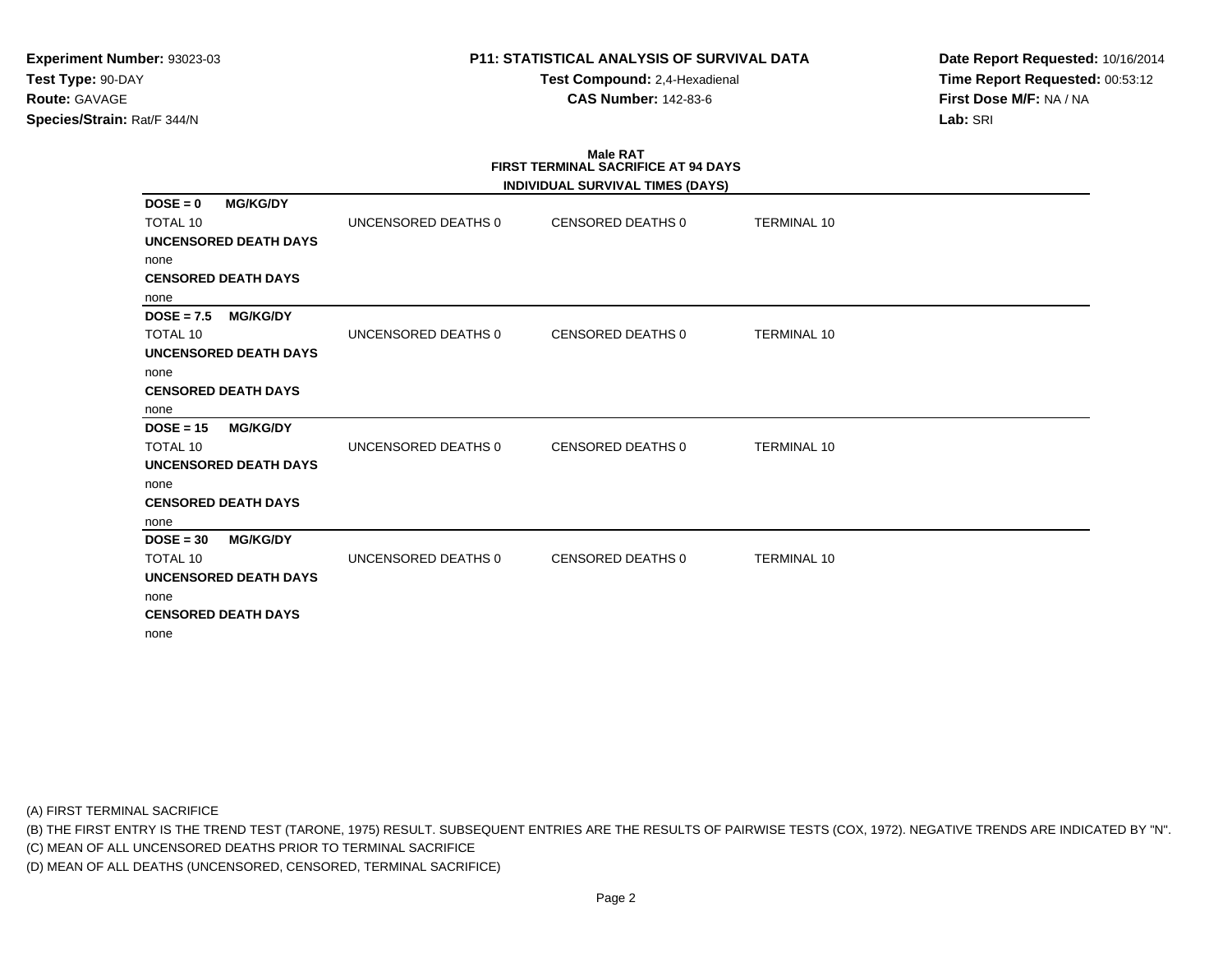**Test Compound:** 2,4-Hexadienal **CAS Number:** 142-83-6

**Date Report Requested:** 10/16/2014**Time Report Requested:** 00:53:12**First Dose M/F:** NA / NA**Lab:** SRI

# **Male RAT FIRST TERMINAL SACRIFICE AT 94 DAYSINDIVIDUAL SURVIVAL TIMES (DAYS)**

| $DOSE = 60$                        | <b>MG/KG/DY</b>       |                     |                   |                    |
|------------------------------------|-----------------------|---------------------|-------------------|--------------------|
| TOTAL 10                           |                       | UNCENSORED DEATHS 0 | CENSORED DEATHS 0 | <b>TERMINAL 10</b> |
|                                    | UNCENSORED DEATH DAYS |                     |                   |                    |
| none                               |                       |                     |                   |                    |
| <b>CENSORED DEATH DAYS</b>         |                       |                     |                   |                    |
| none                               |                       |                     |                   |                    |
| $DOSE = 120$                       | <b>MG/KG/DY</b>       |                     |                   |                    |
| TOTAL 10                           |                       | UNCENSORED DEATHS 0 | CENSORED DEATHS 0 | <b>TERMINAL 10</b> |
| UNCENSORED DEATH DAYS              |                       |                     |                   |                    |
|                                    |                       |                     |                   |                    |
|                                    |                       |                     |                   |                    |
| none<br><b>CENSORED DEATH DAYS</b> |                       |                     |                   |                    |

(A) FIRST TERMINAL SACRIFICE

(B) THE FIRST ENTRY IS THE TREND TEST (TARONE, 1975) RESULT. SUBSEQUENT ENTRIES ARE THE RESULTS OF PAIRWISE TESTS (COX, 1972). NEGATIVE TRENDS ARE INDICATED BY "N".

(C) MEAN OF ALL UNCENSORED DEATHS PRIOR TO TERMINAL SACRIFICE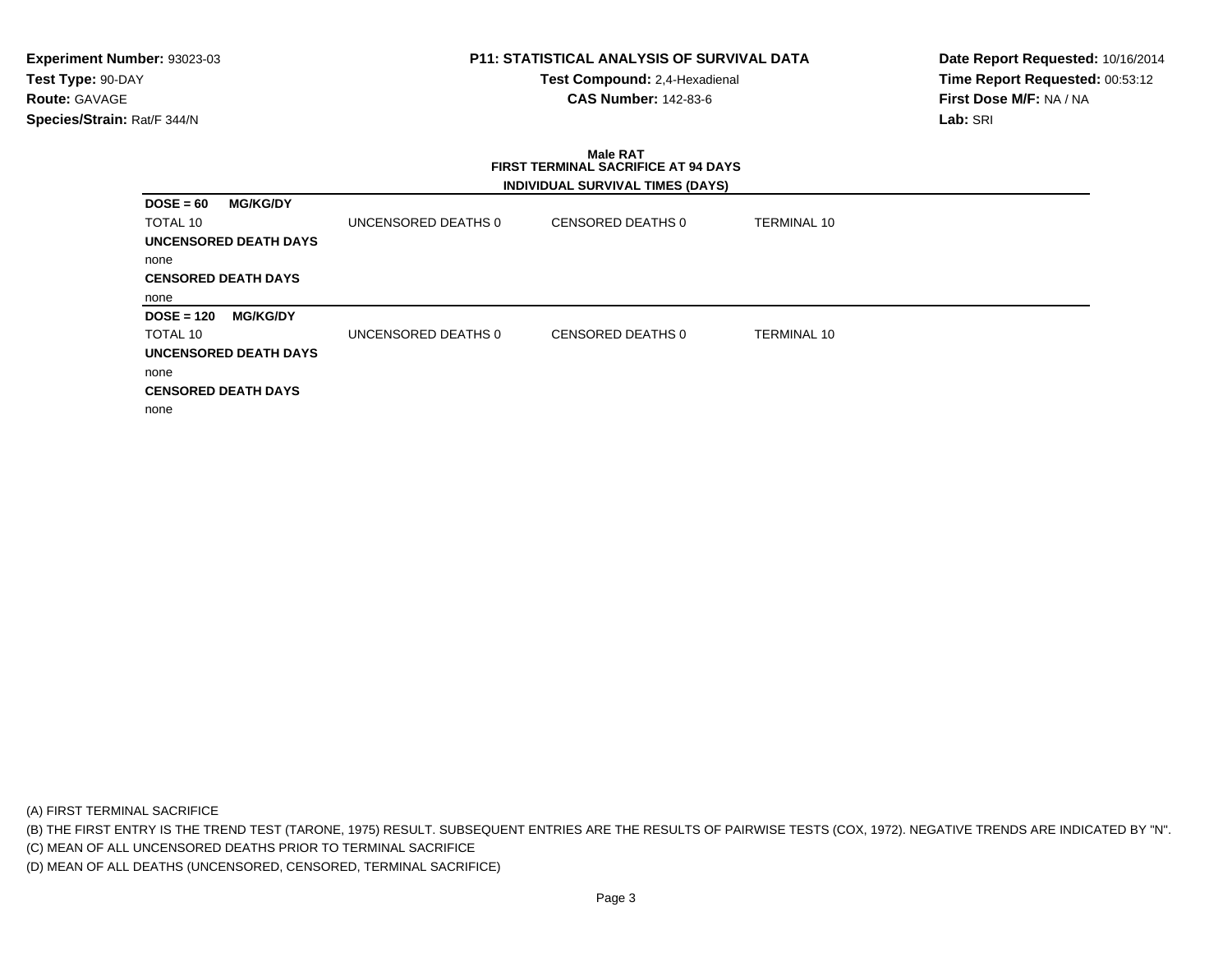**Test Compound:** 2,4-Hexadienal **CAS Number:** 142-83-6

**Date Report Requested:** 10/16/2014**Time Report Requested:** 00:53:12**First Dose M/F:** NA / NA**Lab:** SRI

### **Male RATFIRST TERMINAL SACRIFICE AT 94 DAYS**

### **KAPLAN-MEIER SURVIVAL PROBABILITY ESTIMATES (%)**

| <b>DOSE</b> |                 |       |       |       |       |       | TIME (DAYS) |       |       |       |       |
|-------------|-----------------|-------|-------|-------|-------|-------|-------------|-------|-------|-------|-------|
|             |                 | 10    | 20    | -30   | 40    | 50    | 60          | 70    | 80    | 90    | 94(A) |
| 0           | <b>MG/KG/DY</b> | 100.0 | 100.0 | 100.0 | 100.0 | 100.0 | 100.0       | 100.0 | 100.0 | 100.0 | 100.0 |
| 7.5         | <b>MG/KG/DY</b> | 100.0 | 100.0 | 100.0 | 100.0 | 100.0 | 100.0       | 100.0 | 100.0 | 100.0 | 100.0 |
| 15          | <b>MG/KG/DY</b> | 100.0 | 100.0 | 100.0 | 100.0 | 100.0 | 100.0       | 100.0 | 100.0 | 100.0 | 100.0 |
| 30          | <b>MG/KG/DY</b> | 100.0 | 100.0 | 100.0 | 100.0 | 100.0 | 100.0       | 100.0 | 100.0 | 100.0 | 100.0 |
| 60          | <b>MG/KG/DY</b> | 100.0 | 100.0 | 100.0 | 100.0 | 100.0 | 100.0       | 100.0 | 100.0 | 100.0 | 100.0 |
| 120         | <b>MG/KG/DY</b> | 100.0 | 100.0 | 100.0 | 100.0 | 100.0 | 100.0       | 100.0 | 100.0 | 100.0 | 100.0 |

(A) FIRST TERMINAL SACRIFICE

(B) THE FIRST ENTRY IS THE TREND TEST (TARONE, 1975) RESULT. SUBSEQUENT ENTRIES ARE THE RESULTS OF PAIRWISE TESTS (COX, 1972). NEGATIVE TRENDS ARE INDICATED BY "N".

(C) MEAN OF ALL UNCENSORED DEATHS PRIOR TO TERMINAL SACRIFICE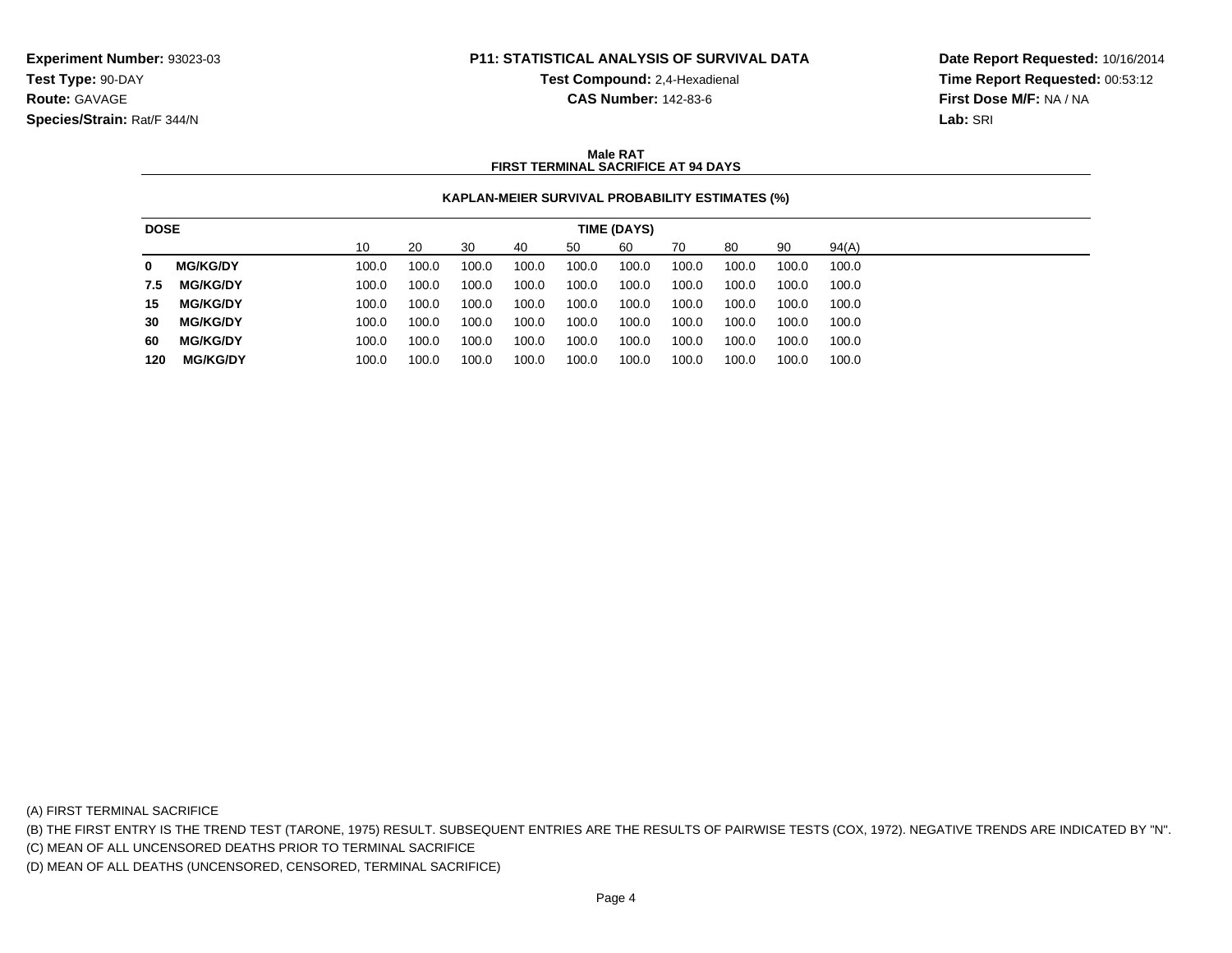# **P11: STATISTICAL ANALYSIS OF SURVIVAL DATA**

**Test Compound:** 2,4-Hexadienal **CAS Number:** 142-83-6

**Date Report Requested:** 10/16/2014**Time Report Requested:** 00:53:12**First Dose M/F:** NA / NA**Lab:** SRI

#### **Male RATFIRST TERMINAL SACRIFICE AT 94 DAYS**

### **SURVIVAL SUMMARY STATISTICS**

| <b>DOSE</b>                           | <b>MG/KG/DY</b><br>0                                                                                                                                                                                                                                                                                                                                                                                                                                                                   | <b>MG/KG/DY</b><br>7.5 | <b>MG/KG/DY</b><br>15 | <b>MG/KG/DY</b><br>30                                                                                                                                                                                                                                                                                                                                                                                                                                                                  |
|---------------------------------------|----------------------------------------------------------------------------------------------------------------------------------------------------------------------------------------------------------------------------------------------------------------------------------------------------------------------------------------------------------------------------------------------------------------------------------------------------------------------------------------|------------------------|-----------------------|----------------------------------------------------------------------------------------------------------------------------------------------------------------------------------------------------------------------------------------------------------------------------------------------------------------------------------------------------------------------------------------------------------------------------------------------------------------------------------------|
| SURVIVAL AT END OF STUDY              | 100.0%                                                                                                                                                                                                                                                                                                                                                                                                                                                                                 | 100.0%                 | 100.0%                | 100.0%                                                                                                                                                                                                                                                                                                                                                                                                                                                                                 |
| (KAPLAN-MEIER)                        |                                                                                                                                                                                                                                                                                                                                                                                                                                                                                        |                        |                       |                                                                                                                                                                                                                                                                                                                                                                                                                                                                                        |
| <b>SIGNIFICANCE (B)</b>               | $\begin{array}{cccccccccccccc} \multicolumn{2}{c}{} & \multicolumn{2}{c}{} & \multicolumn{2}{c}{} & \multicolumn{2}{c}{} & \multicolumn{2}{c}{} & \multicolumn{2}{c}{} & \multicolumn{2}{c}{} & \multicolumn{2}{c}{} & \multicolumn{2}{c}{} & \multicolumn{2}{c}{} & \multicolumn{2}{c}{} & \multicolumn{2}{c}{} & \multicolumn{2}{c}{} & \multicolumn{2}{c}{} & \multicolumn{2}{c}{} & \multicolumn{2}{c}{} & \multicolumn{2}{c}{} & \multicolumn{2}{c}{} & \multicolumn{2}{c}{} & \$ | $\cdots$               | $\cdots$              | $\begin{array}{cccccccccccccc} \multicolumn{2}{c}{} & \multicolumn{2}{c}{} & \multicolumn{2}{c}{} & \multicolumn{2}{c}{} & \multicolumn{2}{c}{} & \multicolumn{2}{c}{} & \multicolumn{2}{c}{} & \multicolumn{2}{c}{} & \multicolumn{2}{c}{} & \multicolumn{2}{c}{} & \multicolumn{2}{c}{} & \multicolumn{2}{c}{} & \multicolumn{2}{c}{} & \multicolumn{2}{c}{} & \multicolumn{2}{c}{} & \multicolumn{2}{c}{} & \multicolumn{2}{c}{} & \multicolumn{2}{c}{} & \multicolumn{2}{c}{} & \$ |
| (LIFE TABLE)                          |                                                                                                                                                                                                                                                                                                                                                                                                                                                                                        |                        |                       |                                                                                                                                                                                                                                                                                                                                                                                                                                                                                        |
| <b>MEAN DAY OF NATURAL DEATHS (C)</b> |                                                                                                                                                                                                                                                                                                                                                                                                                                                                                        |                        |                       |                                                                                                                                                                                                                                                                                                                                                                                                                                                                                        |
| (STANDARD ERROR)                      | $\left( .\right)$                                                                                                                                                                                                                                                                                                                                                                                                                                                                      | $\left( . \right)$     | $\cdot$               | $\left( . \right)$                                                                                                                                                                                                                                                                                                                                                                                                                                                                     |
| <b>MEAN LIFE SPAN (D)</b>             | 94.0                                                                                                                                                                                                                                                                                                                                                                                                                                                                                   | 94.0                   | 94.0                  | 94.0                                                                                                                                                                                                                                                                                                                                                                                                                                                                                   |
| (STANDARD ERROR)                      | (0.0)                                                                                                                                                                                                                                                                                                                                                                                                                                                                                  | (0.0)                  | (0.0)                 | (0.0)                                                                                                                                                                                                                                                                                                                                                                                                                                                                                  |

(A) FIRST TERMINAL SACRIFICE

(B) THE FIRST ENTRY IS THE TREND TEST (TARONE, 1975) RESULT. SUBSEQUENT ENTRIES ARE THE RESULTS OF PAIRWISE TESTS (COX, 1972). NEGATIVE TRENDS ARE INDICATED BY "N".

(C) MEAN OF ALL UNCENSORED DEATHS PRIOR TO TERMINAL SACRIFICE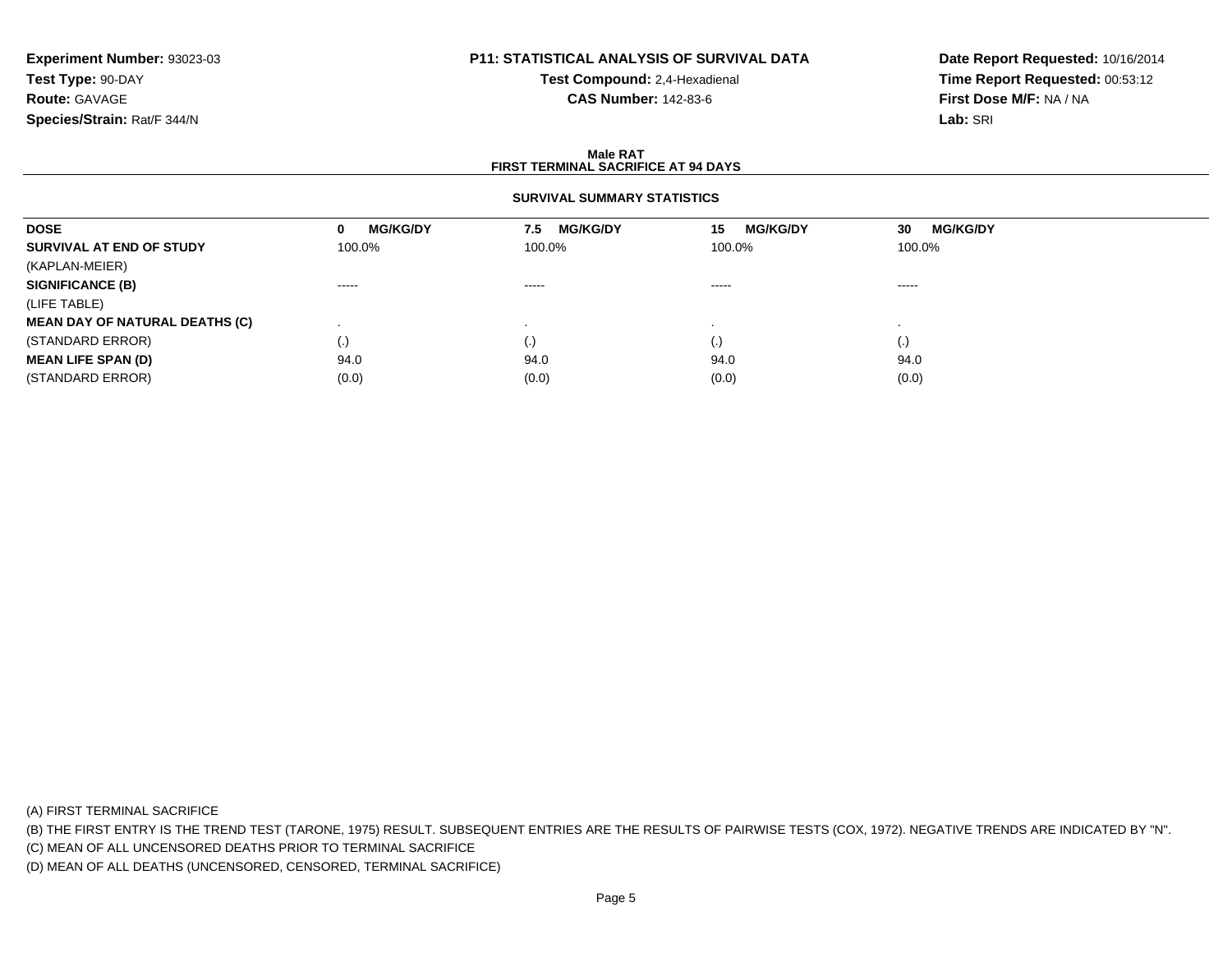## **P11: STATISTICAL ANALYSIS OF SURVIVAL DATA**

**Test Compound:** 2,4-Hexadienal **CAS Number:** 142-83-6

**Date Report Requested:** 10/16/2014**Time Report Requested:** 00:53:12**First Dose M/F:** NA / NA**Lab:** SRI

#### **Male RATFIRST TERMINAL SACRIFICE AT 94 DAYS**

### **SURVIVAL SUMMARY STATISTICS**

| <b>MG/KG/DY</b><br>60 | <b>MG/KG/DY</b><br>120 |
|-----------------------|------------------------|
| 100.0%                | 100.0%                 |
|                       |                        |
| $\cdots$              | $\cdots$               |
|                       |                        |
|                       |                        |
| (.)                   | (.)                    |
| 94.0                  | 94.0                   |
| (0.0)                 | (0.0)                  |
|                       |                        |

(A) FIRST TERMINAL SACRIFICE

(B) THE FIRST ENTRY IS THE TREND TEST (TARONE, 1975) RESULT. SUBSEQUENT ENTRIES ARE THE RESULTS OF PAIRWISE TESTS (COX, 1972). NEGATIVE TRENDS ARE INDICATED BY "N".

(C) MEAN OF ALL UNCENSORED DEATHS PRIOR TO TERMINAL SACRIFICE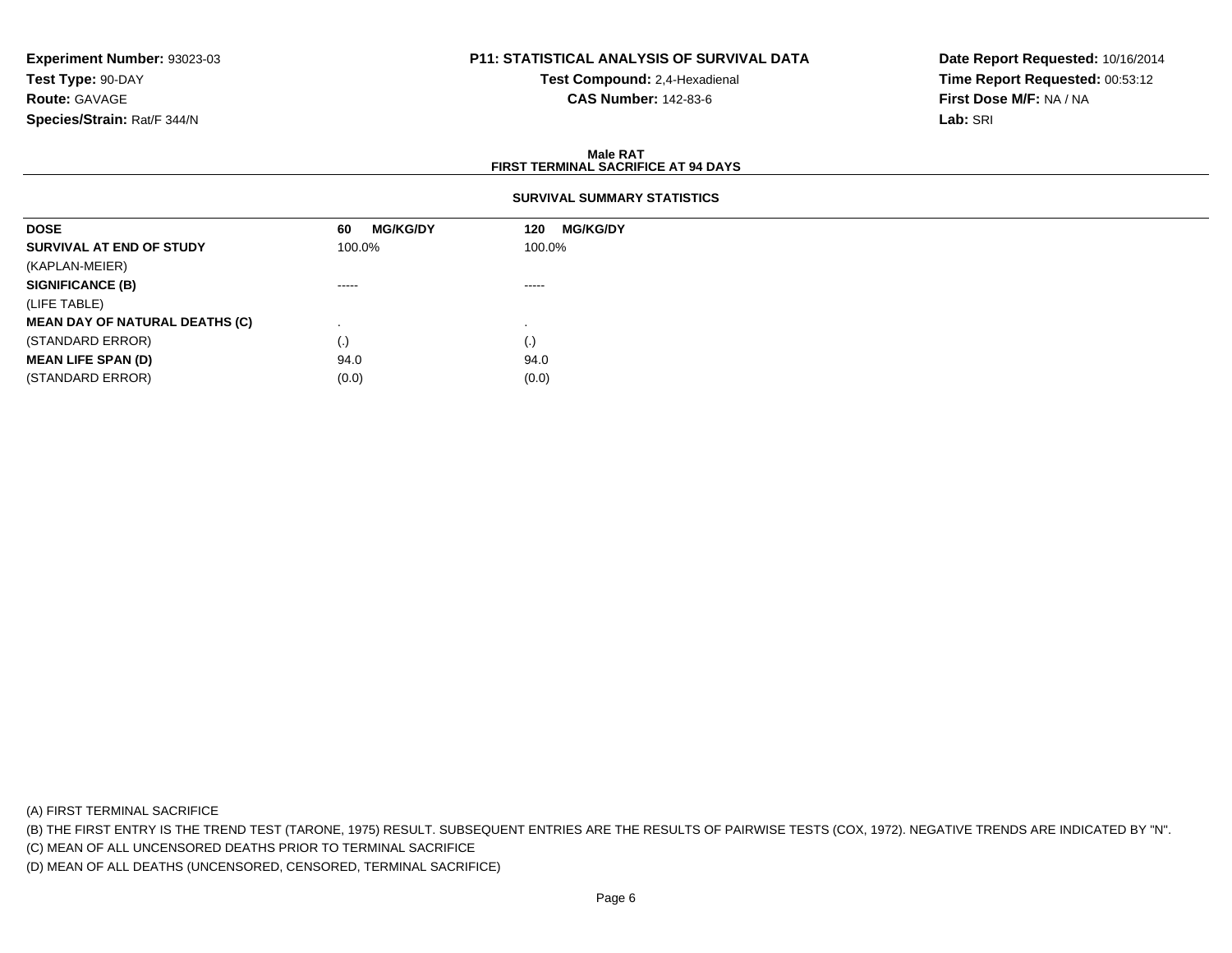**Test Compound:** 2,4-Hexadienal **CAS Number:** 142-83-6

**Date Report Requested:** 10/16/2014**Time Report Requested:** 00:53:12**First Dose M/F:** NA / NA**Lab:** SRI

### **Female RAT FIRST TERMINAL SACRIFICE AT 94 DAYSINDIVIDUAL SURVIVAL TIMES (DAYS)**

|                               |                              |                     | INDIVIDUAL SURVIVAL TIMES (DATS) |                    |  |
|-------------------------------|------------------------------|---------------------|----------------------------------|--------------------|--|
| $DOSE = 0$<br><b>TOTAL 10</b> | <b>MG/KG/DY</b>              | UNCENSORED DEATHS 0 | CENSORED DEATHS 0                | <b>TERMINAL 10</b> |  |
|                               | UNCENSORED DEATH DAYS        |                     |                                  |                    |  |
| none                          |                              |                     |                                  |                    |  |
|                               | <b>CENSORED DEATH DAYS</b>   |                     |                                  |                    |  |
| none                          |                              |                     |                                  |                    |  |
| $DOSE = 7.5$ MG/KG/DY         |                              |                     |                                  |                    |  |
| <b>TOTAL 10</b>               |                              | UNCENSORED DEATHS 0 | CENSORED DEATHS 0                | <b>TERMINAL 10</b> |  |
|                               | UNCENSORED DEATH DAYS        |                     |                                  |                    |  |
| none                          |                              |                     |                                  |                    |  |
|                               | <b>CENSORED DEATH DAYS</b>   |                     |                                  |                    |  |
| none                          |                              |                     |                                  |                    |  |
| $DOSE = 15$                   | <b>MG/KG/DY</b>              |                     |                                  |                    |  |
| <b>TOTAL 10</b>               |                              | UNCENSORED DEATHS 0 | CENSORED DEATHS 0                | <b>TERMINAL 10</b> |  |
|                               | UNCENSORED DEATH DAYS        |                     |                                  |                    |  |
| none                          |                              |                     |                                  |                    |  |
|                               | <b>CENSORED DEATH DAYS</b>   |                     |                                  |                    |  |
| none                          |                              |                     |                                  |                    |  |
| $DOSE = 30$                   | <b>MG/KG/DY</b>              |                     |                                  |                    |  |
| <b>TOTAL 10</b>               |                              | UNCENSORED DEATHS 0 | CENSORED DEATHS 0                | <b>TERMINAL 10</b> |  |
|                               | <b>UNCENSORED DEATH DAYS</b> |                     |                                  |                    |  |
| none                          |                              |                     |                                  |                    |  |
|                               | <b>CENSORED DEATH DAYS</b>   |                     |                                  |                    |  |
| none                          |                              |                     |                                  |                    |  |
|                               |                              |                     |                                  |                    |  |

(A) FIRST TERMINAL SACRIFICE

(B) THE FIRST ENTRY IS THE TREND TEST (TARONE, 1975) RESULT. SUBSEQUENT ENTRIES ARE THE RESULTS OF PAIRWISE TESTS (COX, 1972). NEGATIVE TRENDS ARE INDICATED BY "N".

(C) MEAN OF ALL UNCENSORED DEATHS PRIOR TO TERMINAL SACRIFICE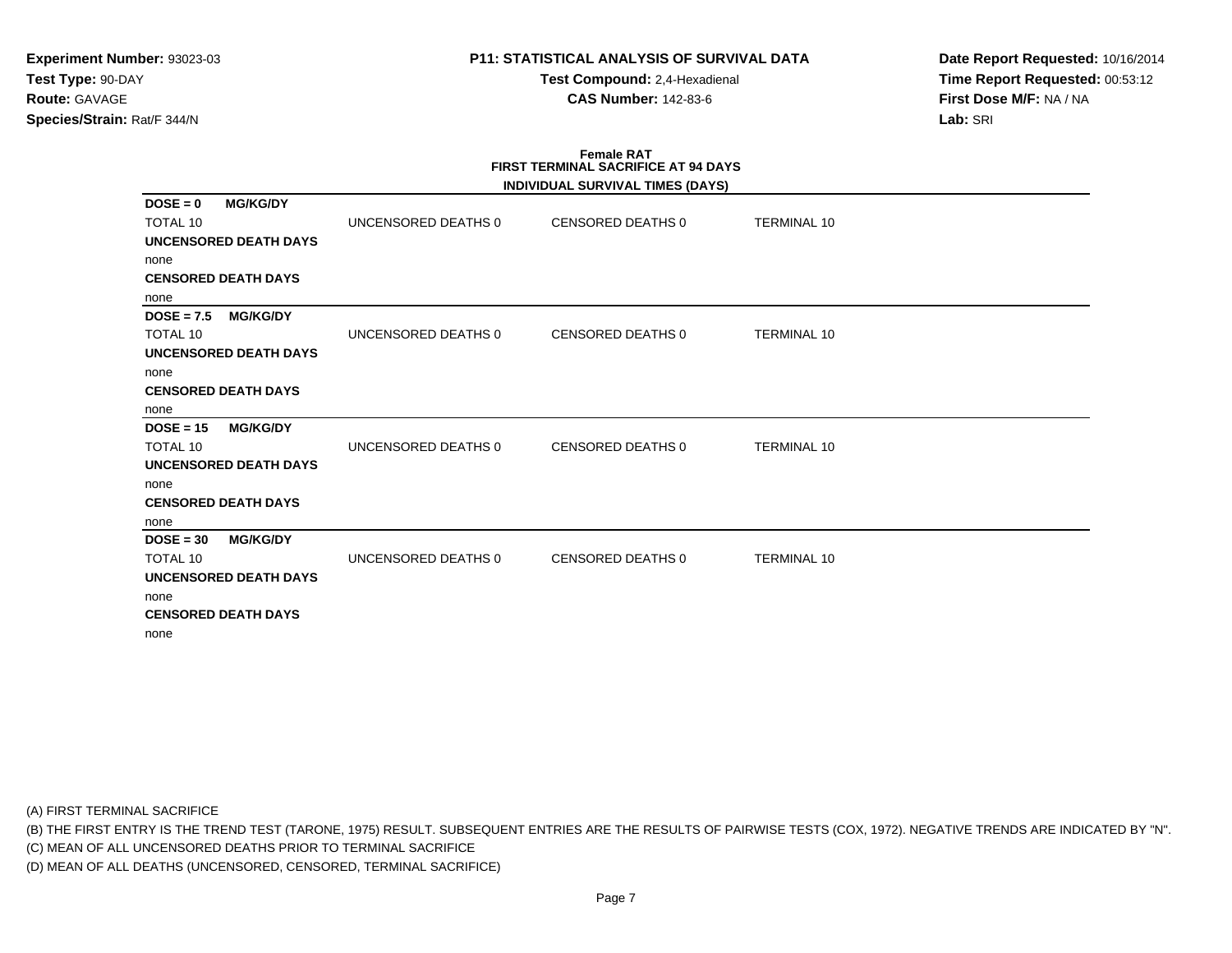**Test Compound:** 2,4-Hexadienal **CAS Number:** 142-83-6

**Date Report Requested:** 10/16/2014**Time Report Requested:** 00:53:12**First Dose M/F:** NA / NA**Lab:** SRI

# **Female RAT FIRST TERMINAL SACRIFICE AT 94 DAYSINDIVIDUAL SURVIVAL TIMES (DAYS)**

| $DOSE = 60$  | <b>MG/KG/DY</b>              |                     |                   |             |
|--------------|------------------------------|---------------------|-------------------|-------------|
| TOTAL 10     |                              | UNCENSORED DEATHS 0 | CENSORED DEATHS 0 | TERMINAL 10 |
|              | UNCENSORED DEATH DAYS        |                     |                   |             |
| none         |                              |                     |                   |             |
|              | <b>CENSORED DEATH DAYS</b>   |                     |                   |             |
| none         |                              |                     |                   |             |
| $DOSE = 120$ | <b>MG/KG/DY</b>              |                     |                   |             |
| TOTAL 10     |                              | UNCENSORED DEATHS 0 | CENSORED DEATHS 0 | TERMINAL 10 |
|              | <b>UNCENSORED DEATH DAYS</b> |                     |                   |             |
| none         |                              |                     |                   |             |
|              | <b>CENSORED DEATH DAYS</b>   |                     |                   |             |
| none         |                              |                     |                   |             |

(A) FIRST TERMINAL SACRIFICE

(B) THE FIRST ENTRY IS THE TREND TEST (TARONE, 1975) RESULT. SUBSEQUENT ENTRIES ARE THE RESULTS OF PAIRWISE TESTS (COX, 1972). NEGATIVE TRENDS ARE INDICATED BY "N".

(C) MEAN OF ALL UNCENSORED DEATHS PRIOR TO TERMINAL SACRIFICE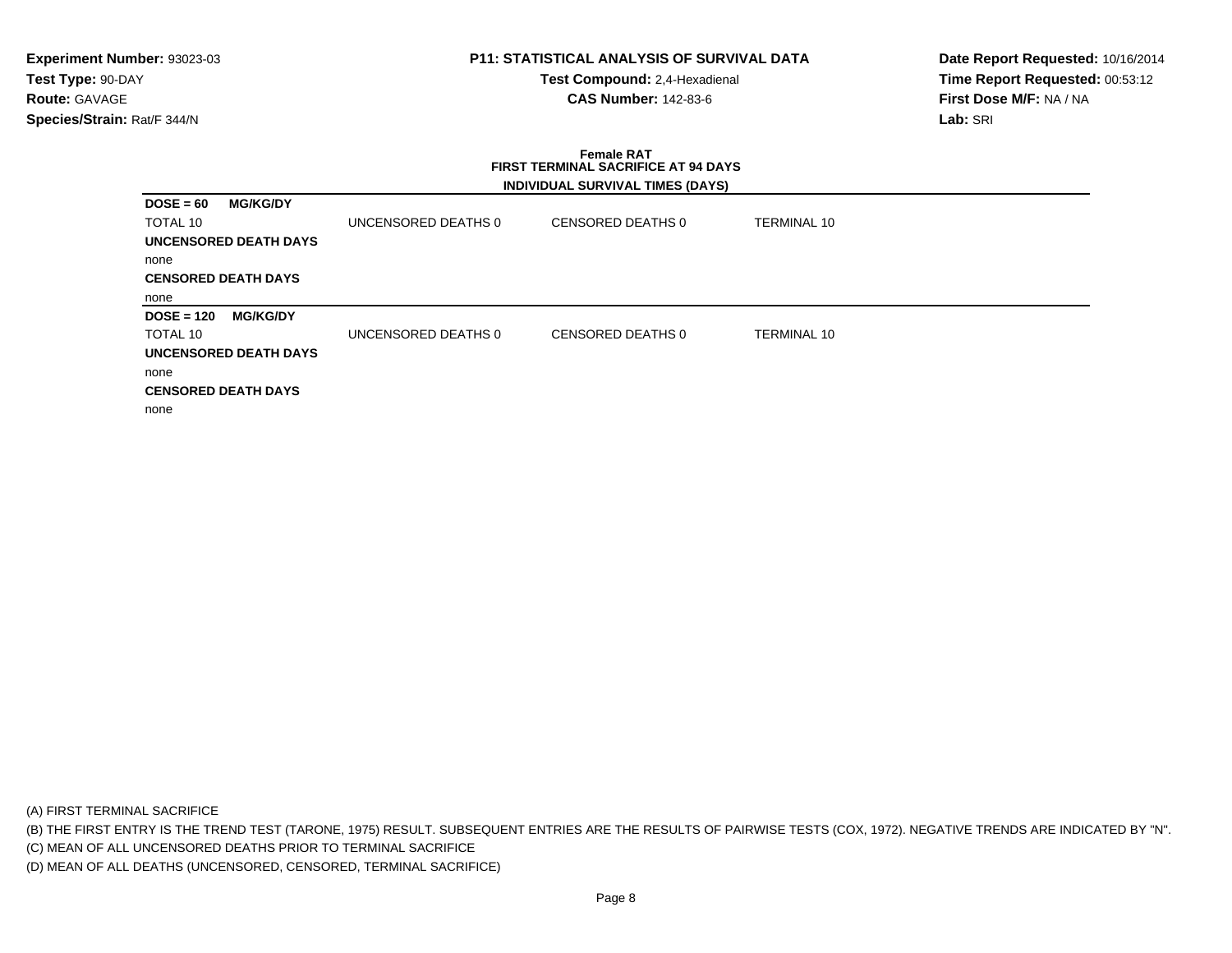**Test Compound:** 2,4-Hexadienal

**CAS Number:** 142-83-6

**Date Report Requested:** 10/16/2014**Time Report Requested:** 00:53:12**First Dose M/F:** NA / NA**Lab:** SRI

### **Female RATFIRST TERMINAL SACRIFICE AT 94 DAYS**

### **KAPLAN-MEIER SURVIVAL PROBABILITY ESTIMATES (%)**

| <b>DOSE</b> |                 |       |       |       |       |       | TIME (DAYS) |       |       |       |       |
|-------------|-----------------|-------|-------|-------|-------|-------|-------------|-------|-------|-------|-------|
|             |                 | 10    | 20    | 30    | 40    | 50    | 60          | 70    | 80    | 90    | 94(A) |
| 0           | <b>MG/KG/DY</b> | 100.0 | 100.0 | 100.0 | 100.0 | 100.0 | 100.0       | 100.0 | 100.0 | 100.0 | 100.0 |
| 7.5         | <b>MG/KG/DY</b> | 100.0 | 100.0 | 100.0 | 100.0 | 100.0 | 100.0       | 100.0 | 100.0 | 100.0 | 100.0 |
| 15          | <b>MG/KG/DY</b> | 100.0 | 100.0 | 100.0 | 100.0 | 100.0 | 100.0       | 100.0 | 100.0 | 100.0 | 100.0 |
| 30          | <b>MG/KG/DY</b> | 100.0 | 100.0 | 100.0 | 100.0 | 100.0 | 100.0       | 100.0 | 100.0 | 100.0 | 100.0 |
| 60          | <b>MG/KG/DY</b> | 100.0 | 100.0 | 100.0 | 100.0 | 100.0 | 100.0       | 100.0 | 100.0 | 100.0 | 100.0 |
| 120         | <b>MG/KG/DY</b> | 100.0 | 100.0 | 100.0 | 100.0 | 100.0 | 100.0       | 100.0 | 100.0 | 100.0 | 100.0 |

(A) FIRST TERMINAL SACRIFICE

(B) THE FIRST ENTRY IS THE TREND TEST (TARONE, 1975) RESULT. SUBSEQUENT ENTRIES ARE THE RESULTS OF PAIRWISE TESTS (COX, 1972). NEGATIVE TRENDS ARE INDICATED BY "N".

(C) MEAN OF ALL UNCENSORED DEATHS PRIOR TO TERMINAL SACRIFICE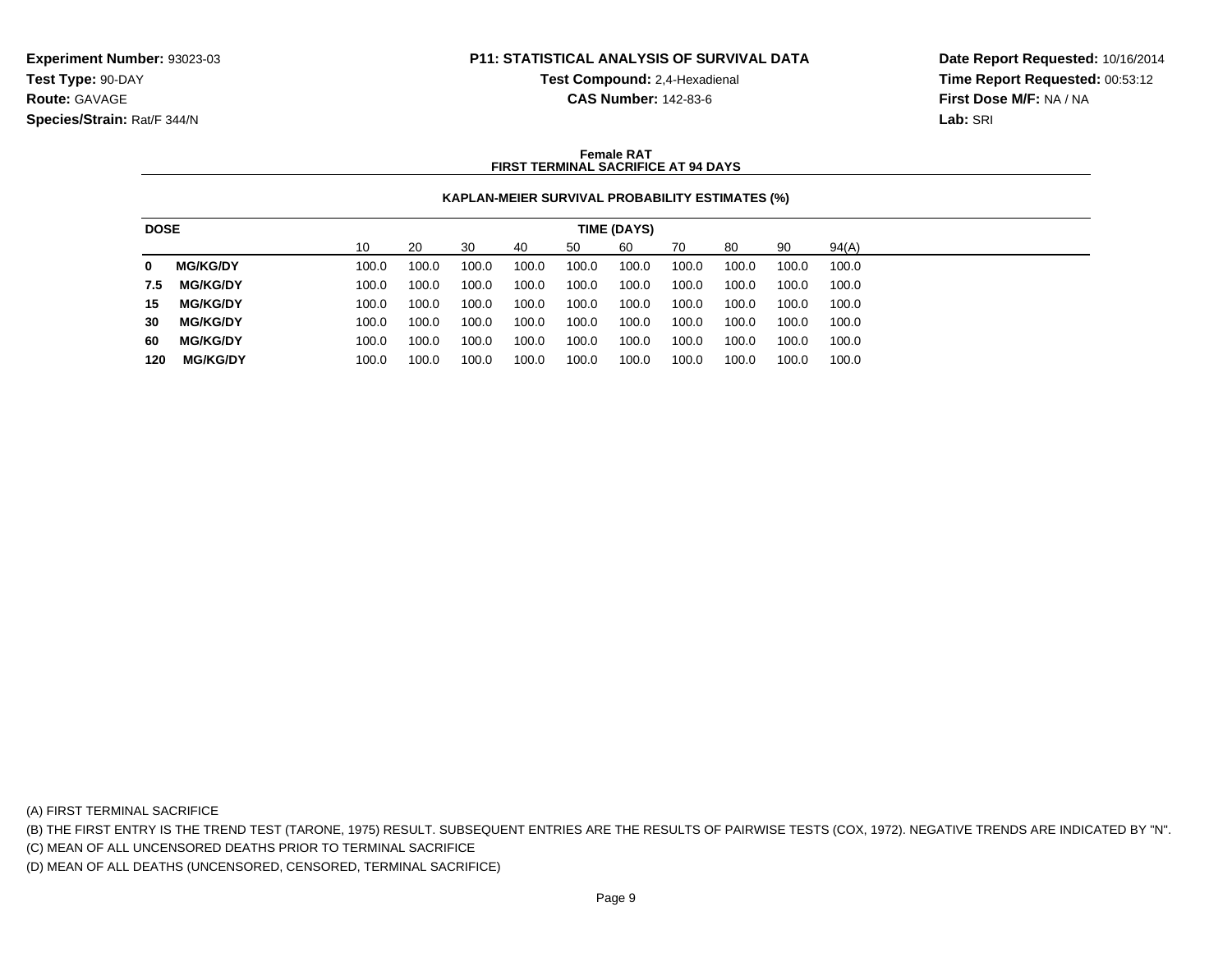## **P11: STATISTICAL ANALYSIS OF SURVIVAL DATA**

**Test Compound:** 2,4-Hexadienal **CAS Number:** 142-83-6

**Date Report Requested:** 10/16/2014**Time Report Requested:** 00:53:12**First Dose M/F:** NA / NA**Lab:** SRI

#### **Female RATFIRST TERMINAL SACRIFICE AT 94 DAYS**

### **SURVIVAL SUMMARY STATISTICS**

| <b>DOSE</b>                           | <b>MG/KG/DY</b><br>0   | <b>MG/KG/DY</b><br>7.5 | <b>MG/KG/DY</b><br>15 | <b>MG/KG/DY</b><br>30 |
|---------------------------------------|------------------------|------------------------|-----------------------|-----------------------|
| SURVIVAL AT END OF STUDY              | 100.0%                 | 100.0%                 | 100.0%                | 100.0%                |
| (KAPLAN-MEIER)                        |                        |                        |                       |                       |
| <b>SIGNIFICANCE (B)</b>               | $\cdots \cdots \cdots$ | -----                  | ------                | $\cdots$              |
| (LIFE TABLE)                          |                        |                        |                       |                       |
| <b>MEAN DAY OF NATURAL DEATHS (C)</b> |                        |                        |                       |                       |
| (STANDARD ERROR)                      | (.)                    | $\cdot$                | $\cdot$               | $\left( . \right)$    |
| <b>MEAN LIFE SPAN (D)</b>             | 94.0                   | 94.0                   | 94.0                  | 94.0                  |
| (STANDARD ERROR)                      | (0.0)                  | (0.0)                  | (0.0)                 | (0.0)                 |

(A) FIRST TERMINAL SACRIFICE

(B) THE FIRST ENTRY IS THE TREND TEST (TARONE, 1975) RESULT. SUBSEQUENT ENTRIES ARE THE RESULTS OF PAIRWISE TESTS (COX, 1972). NEGATIVE TRENDS ARE INDICATED BY "N".

(C) MEAN OF ALL UNCENSORED DEATHS PRIOR TO TERMINAL SACRIFICE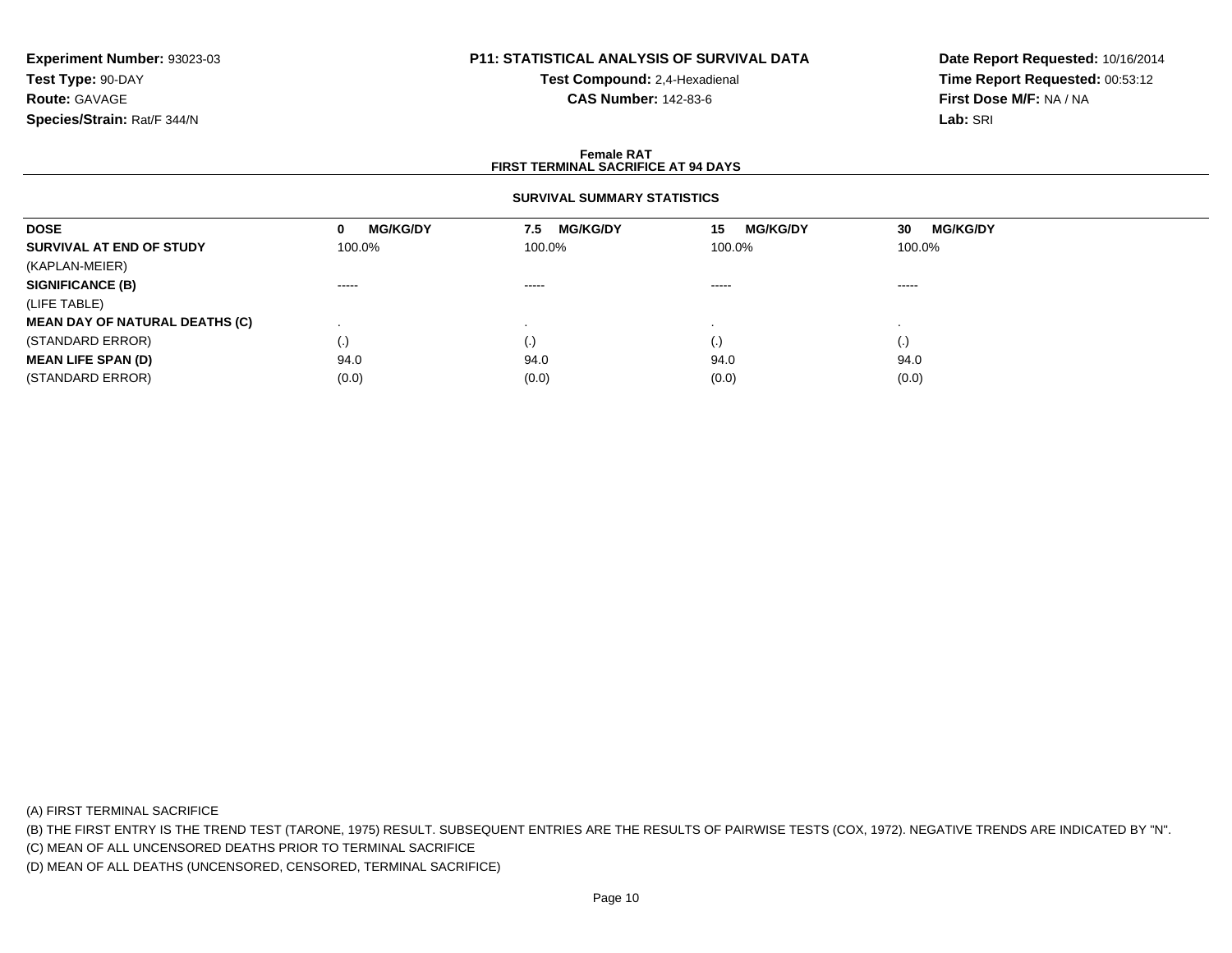### **P11: STATISTICAL ANALYSIS OF SURVIVAL DATA**

**Test Compound:** 2,4-Hexadienal **CAS Number:** 142-83-6

**Date Report Requested:** 10/16/2014**Time Report Requested:** 00:53:12**First Dose M/F:** NA / NA**Lab:** SRI

#### **Female RATFIRST TERMINAL SACRIFICE AT 94 DAYS**

### **SURVIVAL SUMMARY STATISTICS**

| <b>DOSE</b>                           | <b>MG/KG/DY</b><br>60 | <b>MG/KG/DY</b><br>120 |  |
|---------------------------------------|-----------------------|------------------------|--|
| SURVIVAL AT END OF STUDY              | 100.0%                | 100.0%                 |  |
| (KAPLAN-MEIER)                        |                       |                        |  |
| <b>SIGNIFICANCE (B)</b>               | $\cdots$              | -----                  |  |
| (LIFE TABLE)                          |                       |                        |  |
| <b>MEAN DAY OF NATURAL DEATHS (C)</b> |                       |                        |  |
| (STANDARD ERROR)                      | (.)                   | (.)                    |  |
| <b>MEAN LIFE SPAN (D)</b>             | 94.0                  | 94.0                   |  |
| (STANDARD ERROR)                      | (0.0)                 | (0.0)                  |  |
|                                       |                       |                        |  |

(A) FIRST TERMINAL SACRIFICE

(B) THE FIRST ENTRY IS THE TREND TEST (TARONE, 1975) RESULT. SUBSEQUENT ENTRIES ARE THE RESULTS OF PAIRWISE TESTS (COX, 1972). NEGATIVE TRENDS ARE INDICATED BY "N".

(C) MEAN OF ALL UNCENSORED DEATHS PRIOR TO TERMINAL SACRIFICE